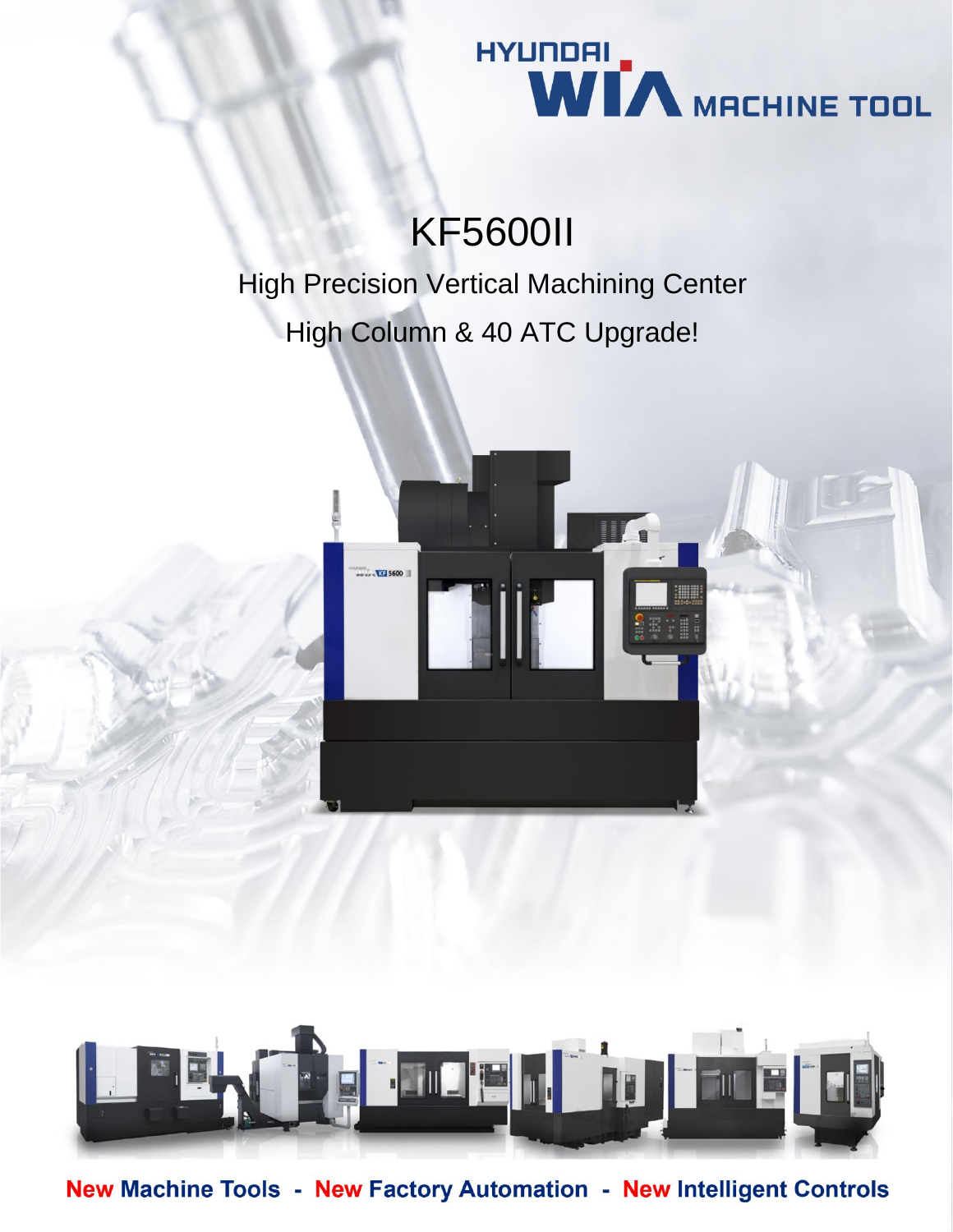

# KF5600II

# **High Precision Vertical Machining Center**

**The KF5600II is designed by HYUNDAI WIA with years of experience and the latest technology, maximizes productivity and provides stiffness and rigidity. KF5600II offers Hyundai value at an economical and affordable price, and provides high productivity and profitability and matches typical of complex, contoured geometry associated with die/mold and medical production**

# **■ FEATURES**

- **Hyundai Wia Fanuc - Smart Plus Control**
- **Powerful 24.8 HP (18.5 kW) spindle motor (S3 15%)**
- **Max. 12,000 RPM Direct Driven Spindle**
- **49.2" x 22" (1,250 x 560mm) Table Size**
- **2,205 lbs (1,000 kg) Load Capacity**
- **Spindle Oil chiller system [8K \_ Opt.]**
- **BCV # 40 taper [HSK tool holder\_Opt.]**
- **Fast 1,417 IPM (36m/min) X, Y and 1,181 IPM (30m/min) Z axis rapid traverse [1,654 IPM (42m/min) X, Y and 1,417 IPM (36m/min) Z axis\_Opt.]**
- **Large Linear Roller guide with roller bearings**
- **ATC 40 Tools Upgrade option**
- **"Y" shape ribbed column structure**
- **Metal plate coupling on all axes**
- **Embed operating panel**
- **290 PSI through the spindle coolant**
- **Remote Manual Pulse Generator**
- **Spindle override 0% to 200% (10% Unit)**
- **Massive Meehanite cast iron bed**
- **Double Pre-Tensioned Ball screws**
- **Rigid tapping**
- **Program and data protection key switch**
- **Slanted telescopic way covers**
- **Chip Conveyor (38" discharge height)**
- **Flood coolant with large separate coolant tank**
- **3 color tower signal light**
- **Full enclosure splash guard**
- **15" Touch-type monitor**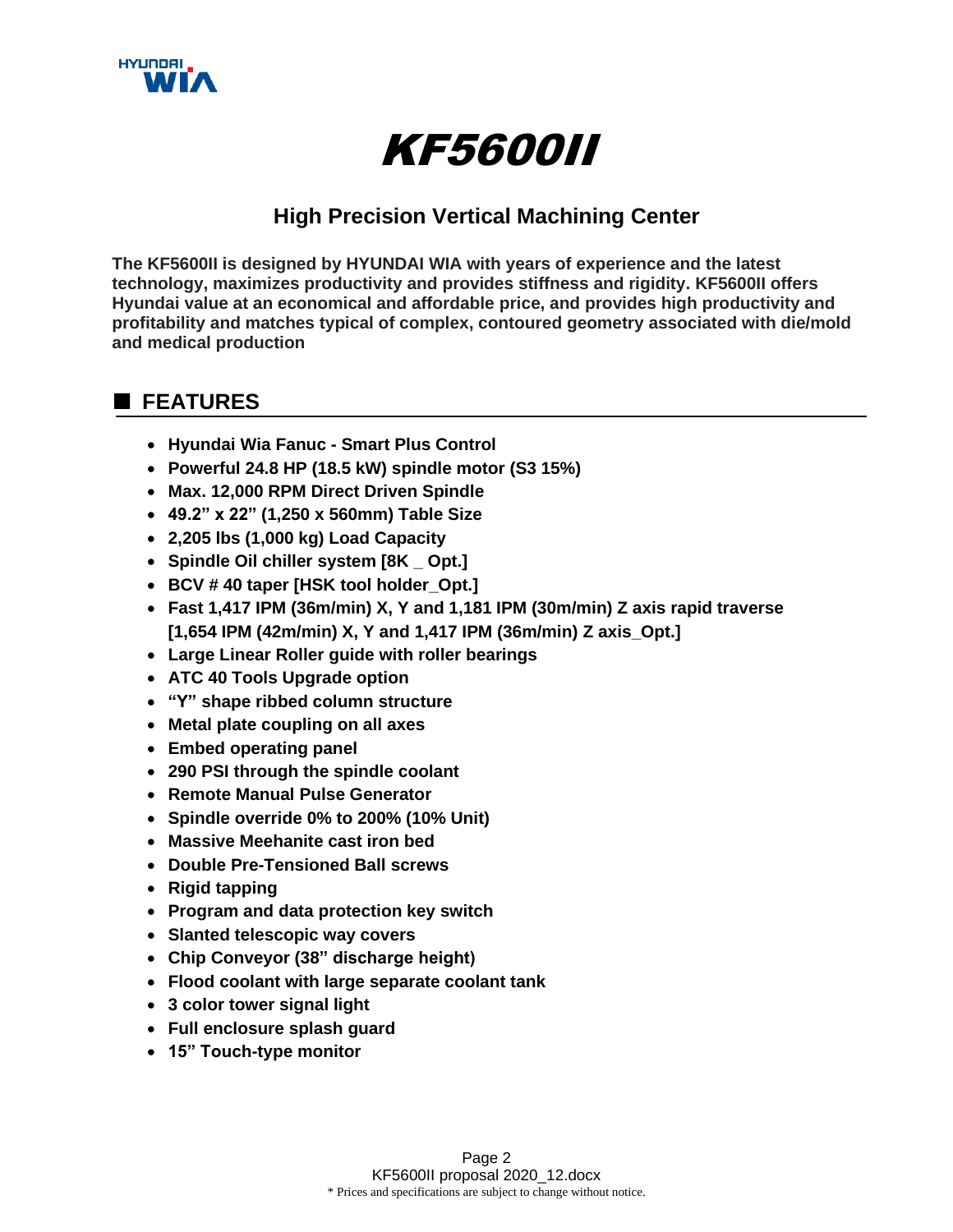

#### **TRAVEL:**

**Z** axis travel **EXECUTE: EXECUTE: EXECUTE: EXECUTE: EXECUTE: EXECUTE: EXECUTE: EXECUTE: EXECUTE: EXECUTE: EXECUTE: EXECUTE: EXECUTE: EXECUTE: EXECUTE: EXECUTE: EXECUTE: EXECUTE: EXECUTE** Table top to spindle nose

Column to spindle center 25" (635mm)

#### **TABLE:**

Allowable load 2,205 lbs (1,000 kg)

#### **SPINDLE:**

Spindle Speed 12,000 rpm Spindle Taper BCV # 40 Pull Stud (Retention Knob) 45° A.C. spindle motor (30min) 24.8 HP (18.5 kW) Spindle torque (30 min) 87 lbf.ft (118 N.m)

### **AUTOMATIC TOOL CHANGER:**

Number of Tools **ATC UPGRADE** Tool Shank BCV # 40 Max. Tool Dia. Ø3.1" (Ø80mm)  *with empty adjacent pockets* Ø4.9" (Ø125mm) Max. Tool Length 11.8" (300mm) Max. Tool Weight 17.6 lbs (8 kg) Tool change time (tool to tool) 1.3 sec Tool change time (chip to chip) 3.2 sec [3.5 sec]

#### **MOTION:**

X / Y / Z axis rapid traverse rate

Max. Cutting Feed 374 IPM (10,000 mm/min) Least command increment .0001" (.001mm)

#### **COOLANT and HYDRAULIC SYSTEM:**

Coolant tank capacity 96.4 gal (365 liter) Hydraulic tank capacity and required oil **Francisco Cylinder** (Booster Cylinder) Lubrication tank capacity and required oil 1.1 gal (4 liter) / G68

#### **GENERAL:**

Machine Height [135.6" (3,443 mm)] Floor Space (L) with side chip conveyor & tank 153.7" (3,905 mm) Floor Space (W) with control panel example 32.2" (2,341 mm) Machine weight **and the set of the set of the set of the set of the set of the set of the set of the set of the set of the set of the set of the set of the set of the set of the set of the set of the set of the set of the** Power required 20.3 kVA / 54 amp @ 220V Voltage required 205 - 235 Volts / 3 Phase

X / Y axis travel 43.3" / 22.0" (1,100 / 560mm)

 $[5.9" \sim 30.9" (150 \sim 785$ mm)]

Table size **49.2"** x 22.0" (1,250 x 560mm) Table T slot spacing x width  $(5) \times 3.93$ "  $\times 0.71$ " (100  $\times$  18mm)

#### [1,645 / 1,654 / 1,654 IPM (42/42/36m/min)\_Opt.]

Specifications are subject to change for improvement without notice.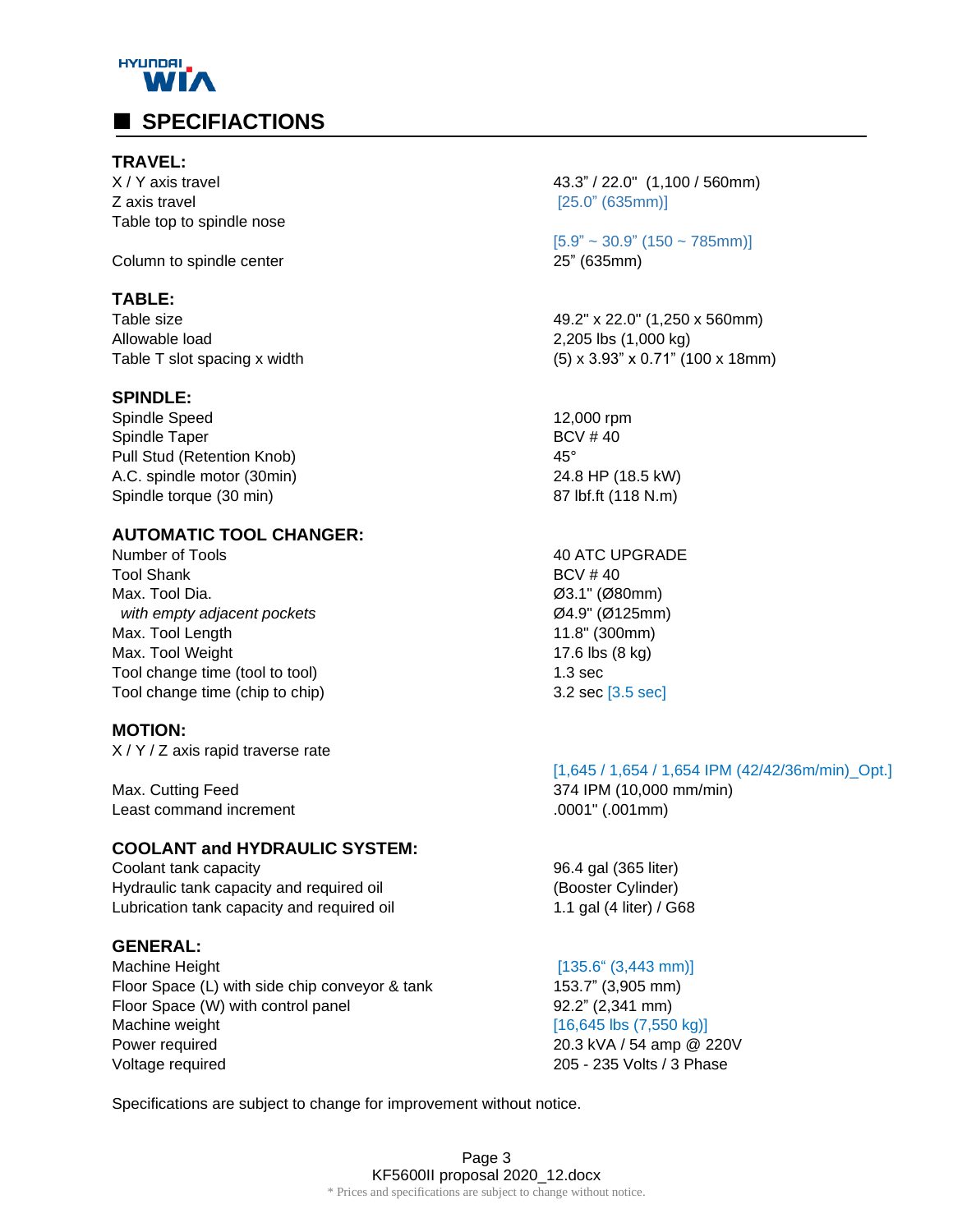

#### **Column**

"Y" shape ribbed column structure gives superior vibration absorption which happens during cutting process and during cutting process and also provide improved rigidity. To adopt three rows of column bearings provide excellent position accuracy, and it's lubricated by oil suppling system.

#### **Table**

**49.2" x 22"** table size can handle most demanding cutting conditions, and it is fully supported by heavily ribbed saddle structure.

#### **Spindle**

The directly coupled spindle at a maximum revolution of 12,000 rpm, allows high –speed processing. It is driven by **24.8 HP (18.5 kW)** A.C. motor and comes with BCV # 40 taper. It is supported by precision class bearings that are lubricated by oil-air supply system. A refrigerated spindle cooling system maintains a constant temperature for high accuracy, regardless of the ambient temperature or cutting conditions. Cooling oil is circulated through jackets in the spindle head.

#### **Spindle Cooling System**

The spindle cooling system minimizes thermal displacement which can happen during lengthy machining operations, and offers continued accuracy based on the thermal stability. This is an option on the 8,000 rpm spindle.

#### **Fanuc 0i-F Plus**

Fanuc's latest controller (0i Plus) is applied to provide more convenient processing conditions. In addition, functions such as **AICC 200 Block, Smart Guide-i, Machining Condition Selection**, and **15" touch screen** are standard.

#### **40 Tool Magazine**

Servo driven twin arm ATC provides excellent positioning accuracy, and the tool change speed has been improved. Using random access this tool changer delivers instant waiting tool availability even during short cutting cycle times. The cam actuated exchange arm provides a fast, reliable **1.4** second tool-to-tool and **3.2** second chip to chip cycle time.

#### **Guideways**

Linear roller guideways are applied to reduce non-cutting time and bring high rigidity. Each axis is directly connected to a highly reliable digital servo motor to provide high rigidity and minimal thermal displacement.

#### **Double Anchored Ball Screw**

The double anchored ball screw minimizes the expansion and contraction. And this provides outstanding positioning repeatability with minimized thermal growth. To adopt metal plate coupling between ball screw and servo motor reduces coupling breakage and back lash as well.

#### **290 PSI Thru-Spindle Coolant System**

High pressure coolant system **(290 PSI)** aggressively brings new technology to the metal cutting industry, and increases production by a proven 30%. It provides longer tool life, longer coolant life and superior chip control. A cyclone filtering system with 50-micron element protects the spindle and the vital rotary union from contamination. The large **365 liters (96.4 gallon)** tank stores an ample supply of coolant and is isolated from the machine bed to prevent heat transfer.

#### **1,000 PSI High Pressure Coolant (option)**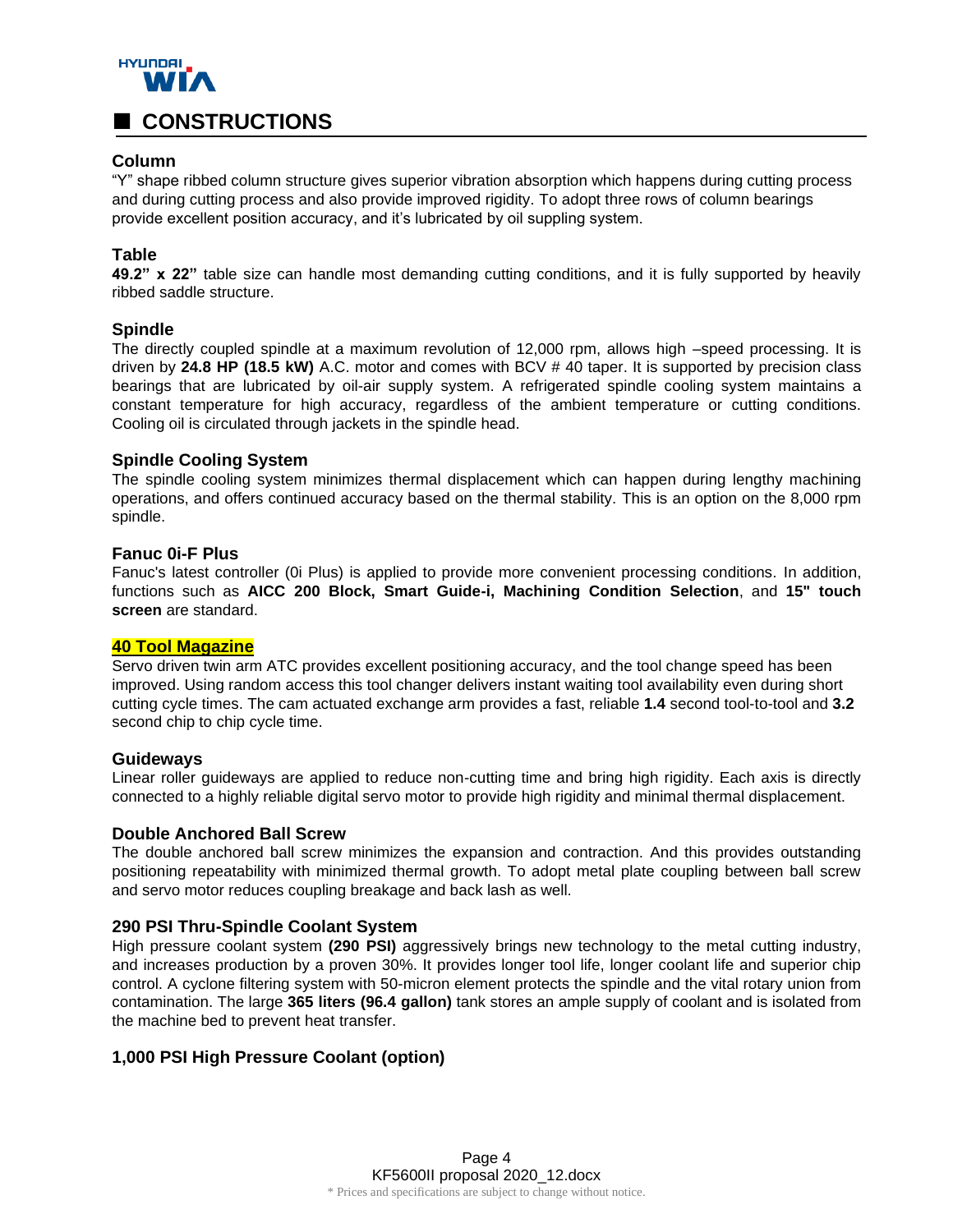

# **EXECONTROLLER**<br>**HYUNDAI WIA FANUC - SMART PLUS**

| Controlled axis / Display / Accuracy Compensation          |                                                                              |
|------------------------------------------------------------|------------------------------------------------------------------------------|
| Control axes                                               | 3 axes (X, Y, Z)                                                             |
|                                                            | 4 axes (X, Y, Z, B)                                                          |
| Simultaneously controlled axes                             | 3 axes [Max. 4 axes]<br>X, Y, Z axes: 0.001 mm (0.0001 inch)                 |
| Least setting Unit                                         | B axes : 1 deg [0.001] deg                                                   |
| Least input increment                                      | X, Y, Z axes: 0.001 mm (0.0001 inch)                                         |
|                                                            | B axes : 1 deg [0.001] deg                                                   |
| Inch / Metric conversion<br>High response vector control   |                                                                              |
| Interlock                                                  | All axes / Each axis                                                         |
| Machine lock                                               | All axes                                                                     |
|                                                            | $± 0 ~~$ 9999 pulses                                                         |
| Backlash compensation                                      | (Rapid traverse / Cutting feed)                                              |
| Position switch                                            |                                                                              |
| LCD / MDI<br>Feedback                                      | 15 inch LCD unit (with Touch Panel)<br>Absolute motor feedback               |
| Stored stroke check 1                                      | Over travel                                                                  |
| Stored stroke check 2, 3                                   |                                                                              |
| Stored pitch error compensation                            |                                                                              |
| Operation                                                  |                                                                              |
| Automatic operation (Memory)                               |                                                                              |
| <b>MDI</b> operation                                       |                                                                              |
| DNC operation                                              | <b>Needed DNC software / CF card</b>                                         |
| Program restart                                            |                                                                              |
| Wrong operation prevention                                 |                                                                              |
| Program check function                                     | Dry run, Program check, Z axe Machine lock<br>Stored limit check before move |
| Single block                                               |                                                                              |
| Search function                                            | Program Number / Sequence Number                                             |
| Handle interruption                                        |                                                                              |
| <b>Interpolation functions</b>                             |                                                                              |
| <b>Nano</b> interpolation<br>Positioning                   | 600                                                                          |
| Linear interpolation                                       | <b>G01</b>                                                                   |
| Circular interpolation                                     | 602, 603                                                                     |
| Exact stop mode                                            | Single: G09, Continuous: G61                                                 |
| <b>Dwell</b>                                               | $G04, 0 \sim 9999.9999$ sec                                                  |
| <b>Skip</b>                                                | 631                                                                          |
| Reference position return                                  | 1st reference, G28 / 2nd reference, G30                                      |
|                                                            | Ref. position check, G27<br>660                                              |
| Single direction positioning<br>Thread synchronous cutting | 633                                                                          |
| Helical interpolation                                      | Circular + Linear 2 axes (Max.)                                              |
| Feed function / Acc. & Dec. control                        |                                                                              |
|                                                            | Rapid traverse                                                               |
| Manual feed                                                | Jog: 0~2,000mm/min (79 ipm)                                                  |
|                                                            | Manual handle: x1, x10, x100 pulses                                          |
|                                                            | Reference position return                                                    |
| Cutting Feed command                                       | Direct input F code                                                          |
| Feedrate override                                          | $0 \sim 200\%$ (10% Unit)                                                    |
| Rapid traverse override                                    | 1%, 25%, 50%, 100%                                                           |
| Override cancel<br>Feed per minute                         | <b>G94</b>                                                                   |
| Feed per revolution                                        | <b>G95</b>                                                                   |
| Culindrical interpolation                                  | G07.1                                                                        |
| Inverse time feed                                          | <b>G93</b>                                                                   |
| Look-ahead block                                           | 200 blocks (AI APC)                                                          |
| Program input                                              |                                                                              |
| <b>Tape Code</b>                                           | <b>EIA / ISO</b>                                                             |
| Optional block skip                                        | 1 ea                                                                         |
| Absolute / Incremental program                             | G90 / G91                                                                    |
| Program stop / end<br>Maximum command unit                 | M00, M01 / M02, M30<br>$±$ 999,999.999 mm ( $±$ 99,999.9999 inch)            |
| Plane selection                                            | X-Y, G17 / Z-X, G18 / Y-Z, G19                                               |
| Workpiece coordinate system                                | G52, G53, 48 pairs (G54.1 P1 $\sim$ 48)                                      |
| Manual absolute                                            | Fixed ON                                                                     |
| Programmable data input                                    | <b>G10</b>                                                                   |
| Sub program call                                           | 10 folds nested                                                              |
| Custom macro                                               | #100 $\sim$ #199, #500 $\sim$ #999                                           |
| Programmable mirror image                                  | 651.1, 650.1                                                                 |
| G code preventing buffering                                | 64.1                                                                         |
| Optional chamfering corner R                               |                                                                              |

| E                                               | $\exists$ : Option $\rightarrow$ Needed technical consultation |
|-------------------------------------------------|----------------------------------------------------------------|
| Program input                                   |                                                                |
| Polar coordinate command                        | G15, G16                                                       |
| Canned cycle                                    | G73. G74. G76. G80 ~ G89                                       |
| Scaling                                         | G50, G51                                                       |
| Coordinate system rotation                      | G68, G69                                                       |
| Conversational Program                          | SmartGuide-i                                                   |
| Auxiliary function / Spindle speed function     |                                                                |
| Level-up M Code                                 | Multi / Bypass M code                                          |
| Spindle speed function                          | S & 5 digit , Binary output                                    |
| Spindle override                                | 0% ~ 150% (10% Unit)                                           |
| Spindle orientation                             | M19                                                            |
| Retraction for rigid tapping                    |                                                                |
| FSSB high speed rigid tapping                   |                                                                |
| Tool function / Tool compensation               |                                                                |
| <b>Tool function</b>                            | Max. T8 digit                                                  |
| Tool life management                            |                                                                |
| Tool offset pairs                               | 400 pairs                                                      |
| Tool nose / radius compensation                 | 640, 641, 642                                                  |
| Tool length offset                              | 643, 644, 649                                                  |
| Tool offset memory C                            | Tool geometry and wear                                         |
|                                                 | (Cutter and tool length)                                       |
| Tool length measurement                         | Z axe Input C                                                  |
| <b>Editing function</b>                         |                                                                |
| Part program storage size                       | 5,120m (2MB)                                                   |
| No. of registerable programs                    | $1,000$ ea                                                     |
| Program protect                                 |                                                                |
| Background editing                              |                                                                |
| Extended part program editing                   | Copy, move and change of NC program                            |
| Memory card program edit                        |                                                                |
| Data input / output & Interface                 |                                                                |
| I/O interface                                   | CF card, USB memory                                            |
|                                                 | <b>Embedded Ethernet interface</b>                             |
| Screen hard copy                                |                                                                |
| External message                                |                                                                |
| External key input                              |                                                                |
| External workpiece number search                |                                                                |
| Automatic data backup                           |                                                                |
| Setting, display and diagnosis                  |                                                                |
| Self-diagnosis function                         |                                                                |
| History display & Operation                     | Alarm & Operator message & Operation                           |
| Run hour / Parts count display                  |                                                                |
| Maintenance information                         |                                                                |
| Actual cutting feedrate display                 |                                                                |
| Display of spindle speed / T code               |                                                                |
| Graphic display                                 |                                                                |
| Operating monitor screen                        | Spindle / Servo load etc.                                      |
| Power consumption monitoring                    | Spindle & Servo                                                |
| Spindle / Servo setting screen                  |                                                                |
| Multi language display                          | Support 24 languages                                           |
| Display language switching                      | Selection of 5 optional Languages                              |
| <b>LCD Screen Saver</b>                         | Screen saver                                                   |
|                                                 |                                                                |
| <b>Option</b><br>Additional optional block skip | 9 ea $\star$                                                   |
| Fast ethernet                                   | <b>Needed option board</b>                                     |
| Data server                                     |                                                                |
|                                                 | <b>Needed option board</b>                                     |
| Protection of data at 8 levels                  |                                                                |
| <b>Additional Axis</b><br>Manual handle feed    |                                                                |
|                                                 | 2/3 units<br>#100 $\sim$ #199.                                 |
| Addition of custom macro                        | #500 $\sim$ #999, #98000 $\sim$ #98499                         |
| Add. Workpiece                                  | Max 300 pairs (G54 1 P1 $\sim$ P300)                           |
|                                                 |                                                                |

400 blocks  $\star$ 

 $AICC$   $II$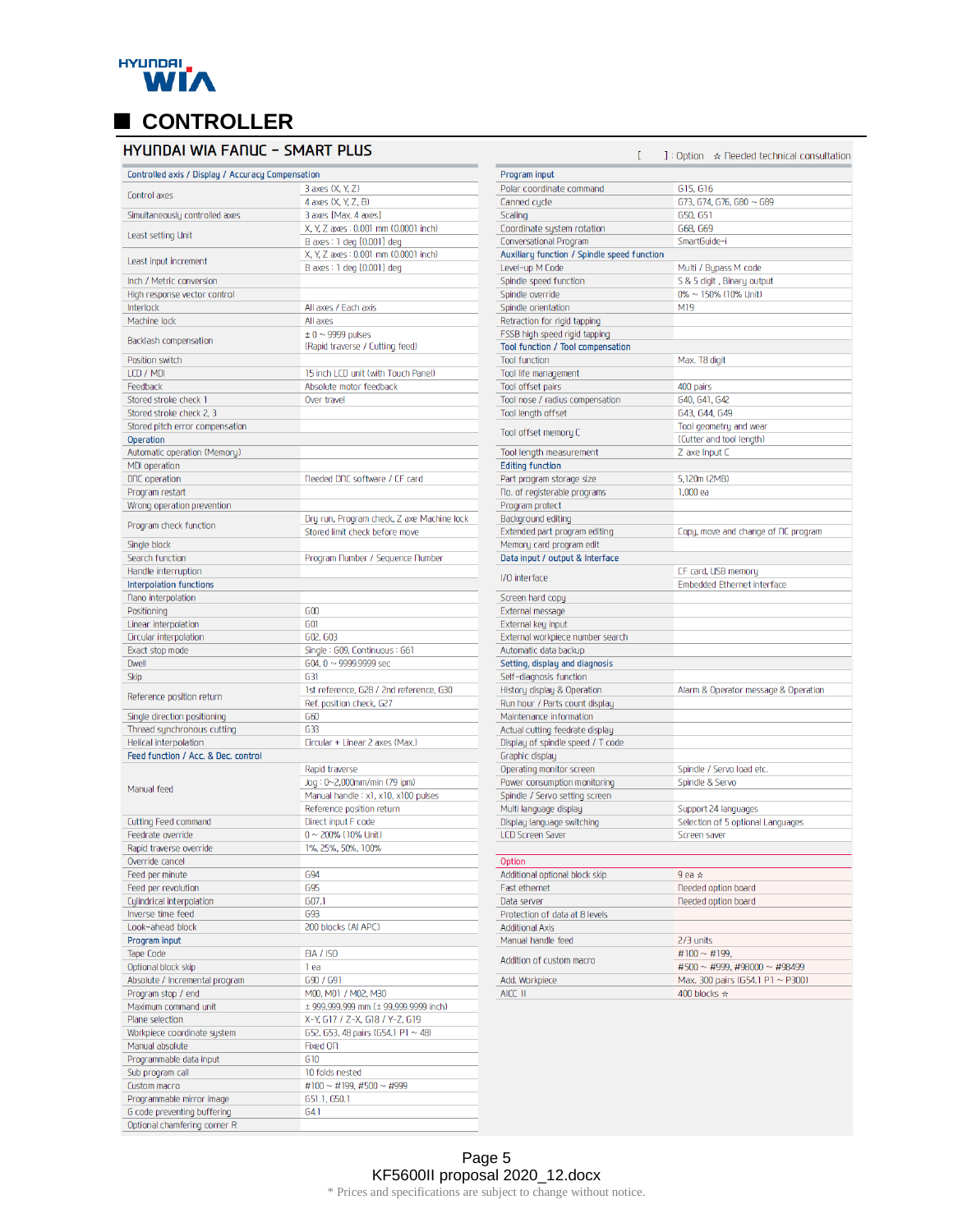

# • Hyundai Wia Fanuc – Smart Plus Control

- Max. 12,000 rpm direct driven spindle
- Powerful **24.8 HP (18.5 kW)** spindle motor
- High precision spindle with double-row angular contact ball bearings
- BCV # 40 Spindle Taper
- Spindle orientation
- Spindle override
- Oil jacket spindle cooler
- 290 PSI through the spindle coolant.
- Massive Meehanite cast iron bed
- Large Linear Roller Guide Ways
- Double Pre-Tensioned Ball screws
- Fast 1,417 IPM (36m/min) X, Y and 1,181 IPM (30m/min) Z axis rapid traverse
- Rigid tapping
- Custom Macro (User Definable)
- Cam Type Double Arm ATC 30 Tools
- Portable Manual Pulse Generator
- Program and data protection key switch
- Telescopic way covers
- Internal spiral chip conveyor
- Left Side Chip Conveyor (38" discharge height)
- Flood coolant with large separate coolant tank
- Work light
- 3 color tower signal light
- 15" Touch-type monitor
- Instruction manual, parts list, and electrical drawings
- Fanuc operator and maintenance manuals
- One-year machine warranty: Parts and Labor
- Two-year control and motor warranty: Parts and Labor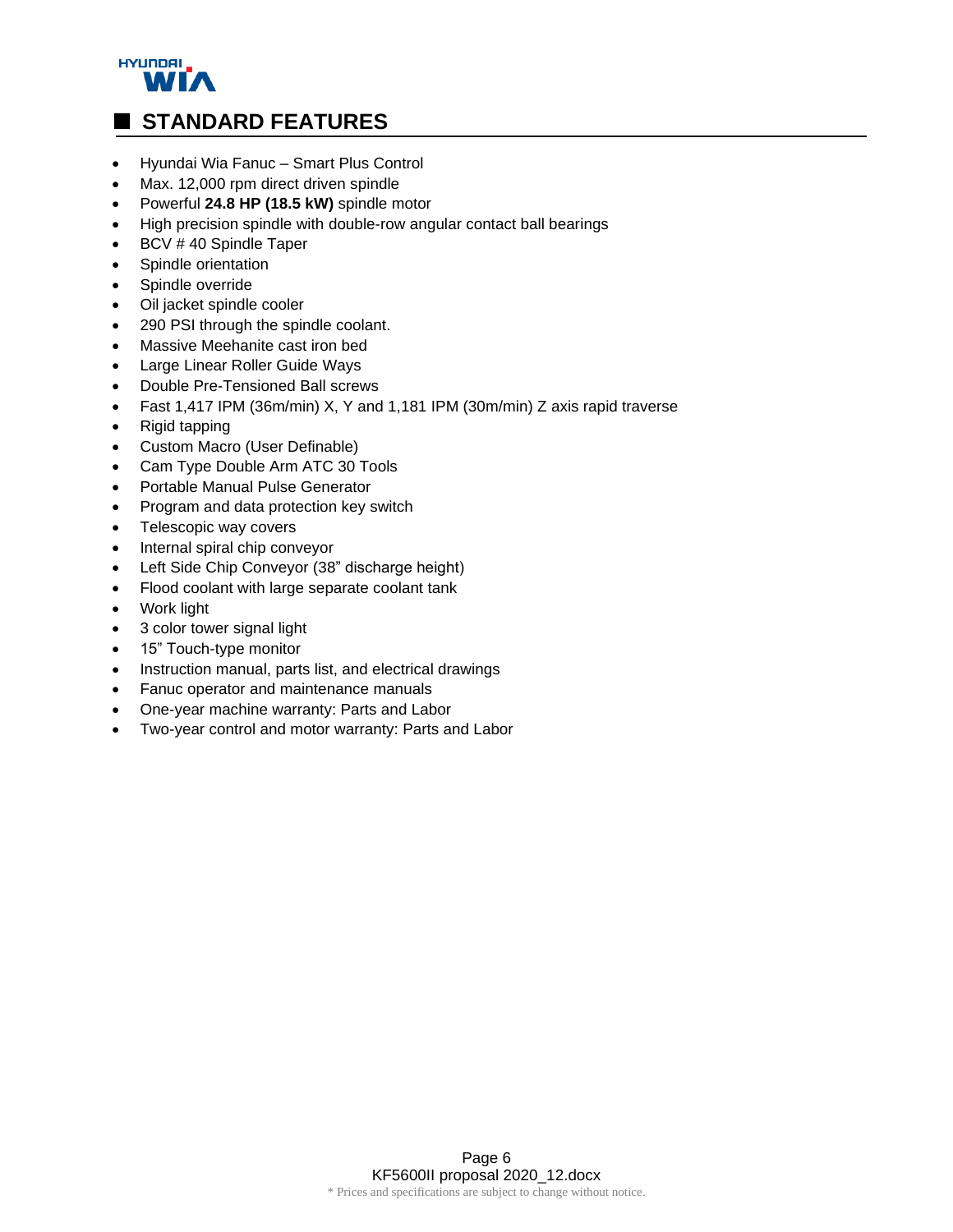

● : Standard, Ο : Option, ☆ : Prior Consultation - Non Application, ★ : Offer Required

|                                             |                                   |                          | <b>KF5600II</b> |  |
|---------------------------------------------|-----------------------------------|--------------------------|-----------------|--|
| 12,000 RPM                                  | <b>DIRECT DRIVEN SPINDLE</b>      |                          | $\bullet$       |  |
| <b>AIR BLOW</b>                             |                                   | <b>CUTTING AIR BLOW</b>  |                 |  |
| <b>AIR GUN</b>                              |                                   |                          |                 |  |
| <b>AIR CONDITIONER</b>                      |                                   |                          |                 |  |
| APC(SHUTTLE OR DUAL)                        | <b>T-SLOT</b>                     |                          |                 |  |
| <b>ATC</b>                                  | 30EA                              |                          |                 |  |
|                                             | 40EA                              |                          | <b>SELECTED</b> |  |
| <b>AUTO DOOR</b>                            |                                   |                          |                 |  |
| <b>AUTO POWER</b>                           | NFB (SHUNT TYPE)                  |                          |                 |  |
| <b>CUT OFF DEVICE</b>                       |                                   | <b>ELB TYPE</b>          |                 |  |
| AIR BLOW FOR TLM & TBD                      |                                   |                          |                 |  |
|                                             |                                   | RENISHAW(NC4)            |                 |  |
| <b>AUTO TOOL</b><br><b>MEASURING DEVICE</b> | <b>LASER</b>                      | RENISHAW(TRS-2)          |                 |  |
|                                             |                                   | MARPOSS(ML75)            |                 |  |
|                                             | <b>TOUCH</b>                      | RENISHAW(TS27R)          |                 |  |
|                                             |                                   | MARPOSS(T18-E32)         |                 |  |
|                                             |                                   | OMP60                    |                 |  |
| <b>AUTO WORK</b>                            | <b>RENISHAW</b>                   | RMP <sub>60</sub>        | $\star$         |  |
| <b>MEASURING</b>                            |                                   | <b>RMP600</b>            | $\star$         |  |
| DEVICE(OPTICAL)                             | <b>MARPOSS</b>                    | E83C-TXL110              |                 |  |
|                                             |                                   | T25-E86N                 |                 |  |
| <b>CHIP CONVEYOR</b><br>(EXCLUDING SHIPPING | <b>SIDE</b>                       | HINGED (LEFT)            | $\bullet$       |  |
|                                             |                                   | <b>SCRAPER</b>           |                 |  |
| COST)                                       | <b>REAR</b>                       | <b>HINGED</b>            |                 |  |
|                                             |                                   | <b>SCRAPER</b>           |                 |  |
| CHIP BOX                                    | <b>FIXED TYPE</b>                 |                          |                 |  |
|                                             | <b>SWING TYPE</b>                 |                          |                 |  |
|                                             | <b>FIXED LARGE TYPE</b>           |                          |                 |  |
| COOLANT                                     | <b>GUN</b>                        |                          |                 |  |
|                                             | <b>JET/NIAGARA</b>                |                          |                 |  |
|                                             | <b>OIL SKIMMER</b>                |                          |                 |  |
| <b>STROKE EXPANTION</b>                     | Z axis 635MM                      |                          |                 |  |
| <b>HIGH COLUMN OPTION</b>                   |                                   | 300MM (ONE PIECE COLUMN) |                 |  |
| Controller                                  | NC Hyundai Wia Fanuc - Smart Plus |                          | $\bullet$       |  |
|                                             | <b>NC F-32i</b>                   |                          |                 |  |
|                                             | <b>NC F-31i</b>                   |                          |                 |  |
| PATROL LAMP                                 | R. G, Y (3 COLORS)<br>$\bullet$   |                          |                 |  |
| (LED TYPE)                                  | R. G, Y (3 COLORS) + BUZZER       |                          |                 |  |
| SPINDLE THRU COOLANT                        | 20kgf                             | W/O COOL JET             |                 |  |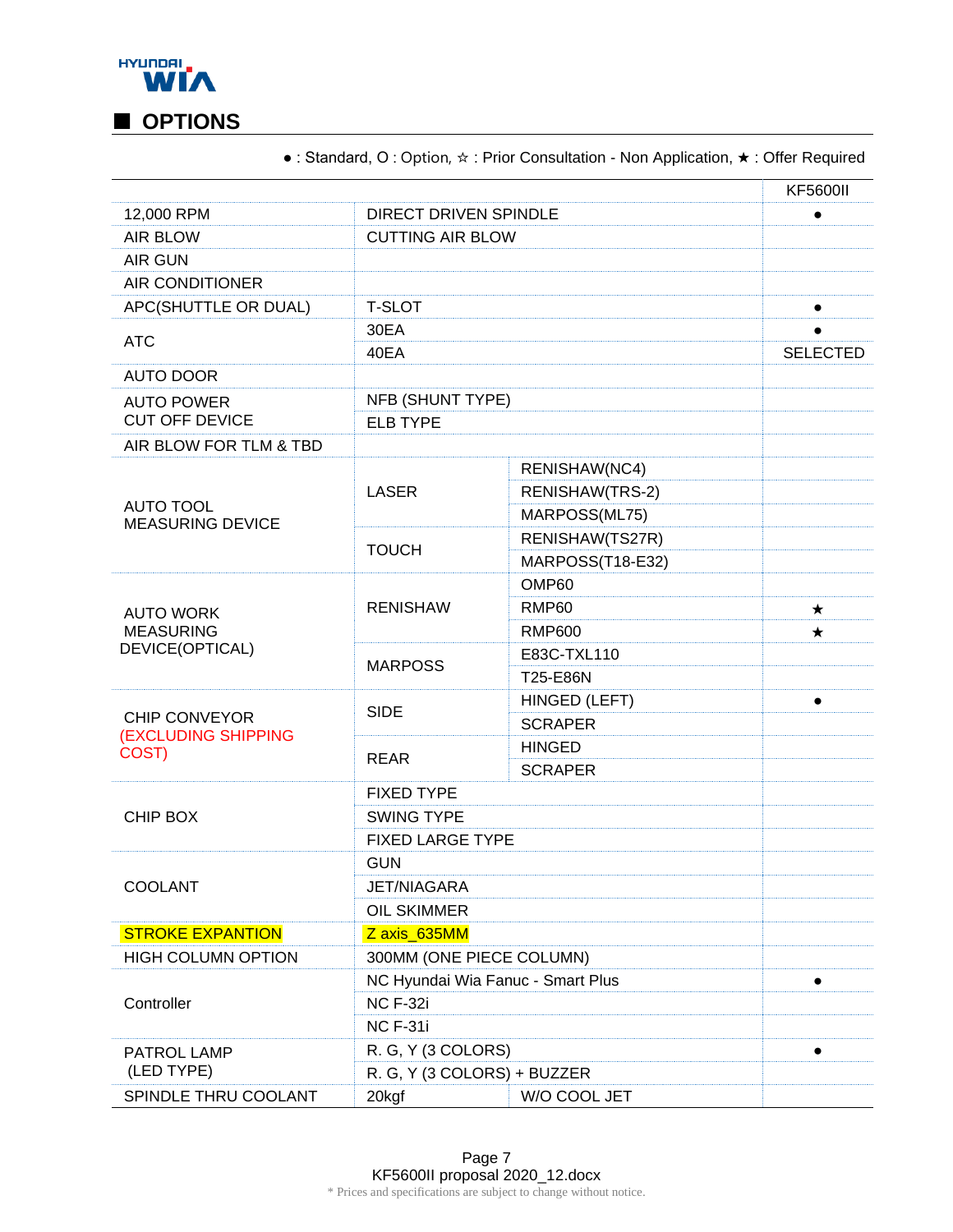

|                                      | 30kgf(20L)                                |                |                |
|--------------------------------------|-------------------------------------------|----------------|----------------|
|                                      | 70kgf(22.8L)                              | <b>CYCLONE</b> |                |
| <b>SCALE, LENEAR</b>                 | <b>HEIDENHAIN</b>                         | X-AXIS         |                |
|                                      |                                           | Y-AXIS         |                |
|                                      |                                           | Z-AXIS         |                |
| <b>SPINDLE MOTOR</b>                 | 11/15KW                                   |                | $\circ$        |
| POWER UP (MAIN)                      | 11/18.5KW                                 |                | $\bullet$      |
| <b>SPINDLE TAPER</b>                 | <b>STANDARD</b>                           |                | <b>BCV #40</b> |
|                                      | <b>HSK-A63</b>                            |                |                |
| <b>SPINDLE SPEED</b>                 | 8,000RPM                                  |                | $\circ$        |
|                                      | 12,000RPM                                 |                |                |
|                                      | 15,000RPM                                 |                |                |
|                                      | 20,000RPM                                 |                |                |
| <b>SPINDLE</b><br>OIL COOLING DEVICE | OIL CON.                                  | <b>STD RPM</b> | $\bullet$      |
|                                      |                                           | <b>OPT RPM</b> |                |
| <b>TOP COVER</b>                     | FOR SP. THRU COOLANT                      |                | $\bullet$      |
| <b>TOOL MONITORING SYSTEM</b>        | 1 Channel, Marposs                        |                |                |
|                                      | 2 Channel, Marposs                        |                |                |
|                                      | 3 Channel, Marposs                        |                | $\star$        |
|                                      | 4 Channel, Marposs                        |                | $\star$        |
|                                      | <b>BUILT-IN FANUC CRT (HWTM)</b>          |                |                |
| <b>TRANSFORMER</b>                   | <b>30 KVA</b>                             |                |                |
|                                      | <b>CABLE</b>                              |                |                |
| <b>SPECIAL COLOR</b>                 | Old Hyundai-WIA or Customer Special Color |                |                |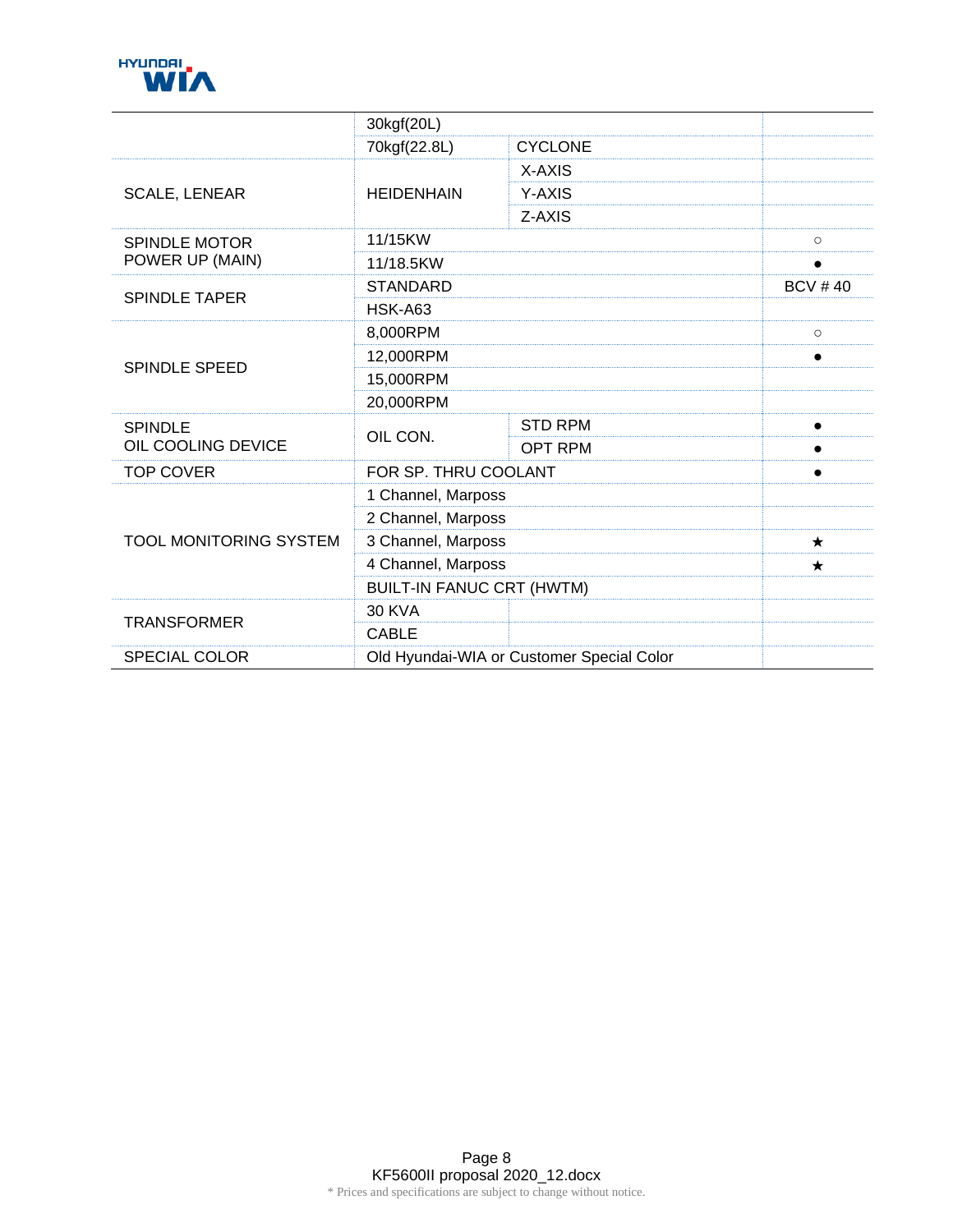

### **HYUNDAI WIA Machine Tool America Co. Limited Warranty**

Hyundai Wia Machine Tool America ("HWMA") warrants to the original purchaser, other than a purchaser for resale, (the "Purchaser") that HWMA's machine tools shall be free of defects in materials and workmanship. For a period of one (1) year from completion of installation, or for a period of fifteen (15) months from date of shipment, whichever is earlier, HWMA will, at its sole and exclusive discretion, either replace or repair any machine or part thereof defective in workmanship or material, at no charge to the Purchaser.

All warranty repairs must either be performed by or authorized by a HWMA's Authorized Service Organization. To obtain warranty service, Purchaser must contact their local HWMA Authorized Service Organization. Purchaser must provide verification of the date of delivery/installation when requesting warranty service (dated installation report). Ground freight charges (UPS regular or common carrier truck) for all warranty replacement parts are paid by HWMA. If machine is not operational, the HWMA will pay next-day air shipment charges for necessary parts weighing 100 lbs. or less. Materials or parts alleged to be defective shall be returned to HWMA, at HWMA's request, transportation charges prepaid. After the warranty repair or replacement of a defective part, HWMA's warranty for such part shall continue for ninety (90) days or for the remainder of the original Limited Warranty, whichever is longer.

#### WARRANTY LIMITATIONS

This warranty shall remain in effect only if the machine is used and maintained in accordance with all operating and maintenance instructions set forth in the manuals and instruction sheets furnished by HWMA. HWMA shall have no liability to repair or replace defective parts until the Purchaser has fulfilled its payment obligations. No allowance will be made for repairs or alterations made without HWMA's prior written consent or approval. The limited warranty provided by HWMA excludes the following:

- 1. Damage, malfunction, or failure caused by or resulting from improper maintenance, misuse, neglect, accident or any other cause beyond the control of the HWMA.
- 2. Damage, malfunction, or failure caused by modification of the machine (mechanical or electrical) without written authorization by HWMA.
- 3. Damage, malfunction or failure caused by installation or use of accessories or peripherals not purchased through or authorized in writing by HWMA.
- 4. Paint, batteries, filters, fluids, fuses, light bulbs, or any commonly expendable item.
- 5. Damage to machines and/or components while being transported from HWMA's warehouse or facility to destination.
- 6. Accessories or peripherals not manufactured by HWMA, which shall be subject only to whatever warranty that is supplied by the manufacturer of such product.
- 7. Fanuc CNC control, Fanuc spindle motors and Fanuc servo motors, spindle and servo drives, which are covered by a two (2) year manufacturer warranty.

No person, agent, distributor, dealer or company is authorized to change, modify or amend the terms of this Limited Warranty in any manner. HWMA makes no warranties, guarantees or representations, express or implied with respect to the machine tool, or parts thereof, except to the extent such warranty is set forth herein. The equipment covered does not necessarily comply with any codes or standards unless specifically quoted, ordered, and so accepted.

THIS WARRANTY IS IN LIEU OF ALL OTHER WARRANTIES, EXPRESS OR IMPLIED, INCLUDING WITHOUT LIMITATION WARRANTIES OF MERCHANTABILITY OR FITNESS FOR ANY USE OR PURPOSE. HWMA's LIABILITY UNDER THIS WARRANTY IS EXPRESSLY LIMITED TO ITS PROMISE TO REPAIR OR REPLACE THE DEFECTIVE GOODS. HWMA SHALL HAVE NO FURTHER LIABILITY IN CONTRACT OR NEGLIGENCE OR UNDER ANY OTHER THEORY OF LAW OR EQUITY FOR ANY DAMAGES, DIRECT OR INDIRECT, INCIDENTAL, SPECIAL OR CONSEQUENTIAL, OR ANY DELAY RESULTING FROM THE DEFECT.